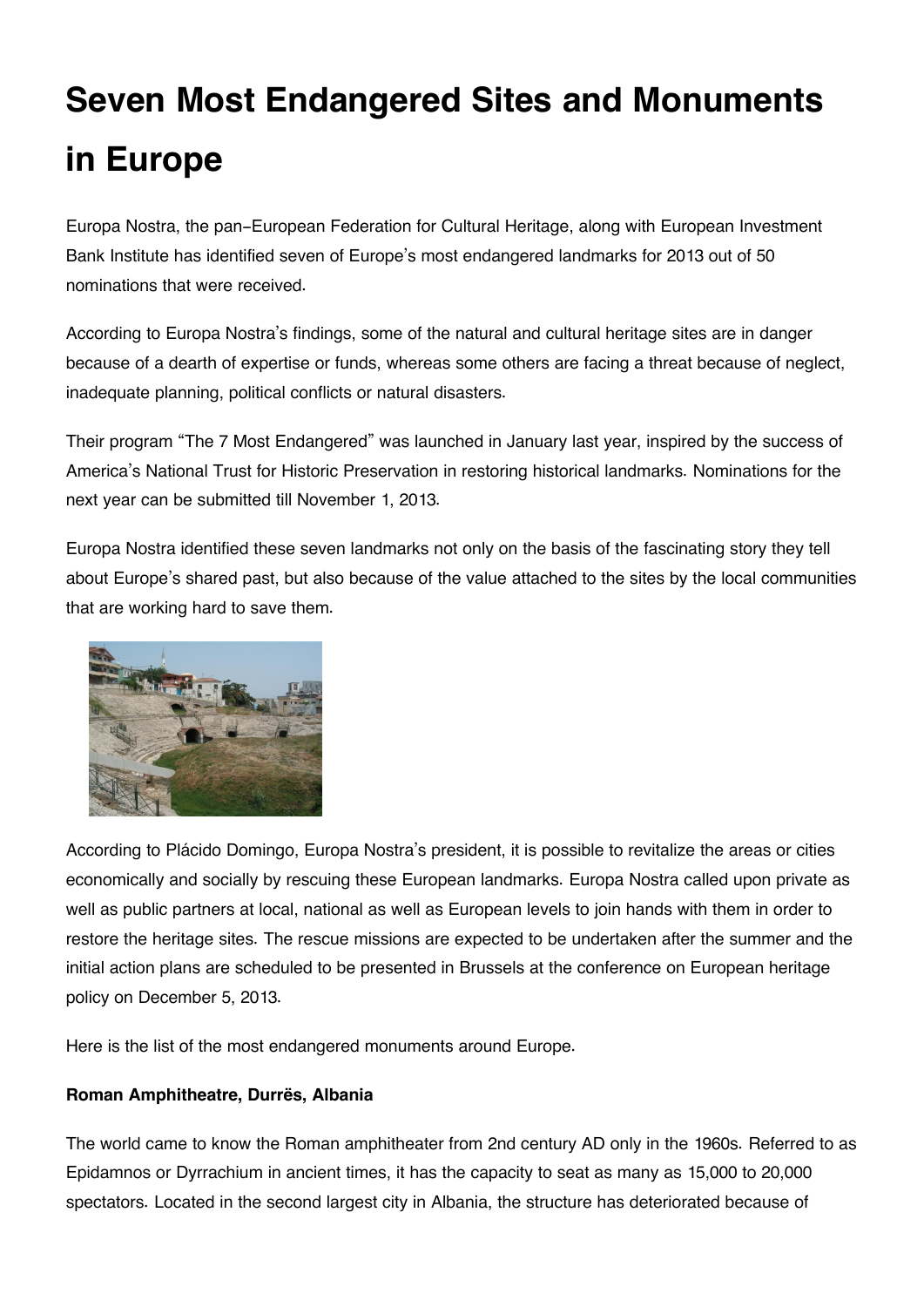chaotic urban planning, natural causes, neglect and a dearth of financial resources for carrying out restoration work.

## **Nicosia Buffer Zone, Cyprus**

Nicosia buffer zone created following the Cyprus dispute in 1974 cuts across the historic center and hampered the city's cohesion for nearly 40 years. Decades of neglect has had a devastating effect on the medieval as well as neo classical monuments in terms of architectural value and has contributed to the deterioration in the living conditions and quality of environment in Nicosia. The lifeless 1.5 km stretch in heart of Nicosia was the focal point for trade and craft in the past.



#### **Vauban's Fortifications, Briançon, France**

Briançon is a spectacular fortified city in France. Sébastien de Vauban, military engineer during King Louis XIV's reign, designed the mountain fortifications consisting of urban walls that spread over about three kilometers. The masterpiece is under threat because of severe frost, degradation of rocky foundations, and lack of maintenance.

#### **Renaissance Monastery, San Benedetto Po, Italy**

San Benedetto Po's artistic, religious and historical reputation can be attributed to the abbey complex of the same name in the city. The origin of the abbey complex can be traced to the 11th century. The main buildings were designed in the 16th century by Giulio Romano, an Italian architect. He authored Palazzo Te in Mantova and is the only artist from the Renaissance period to have his name mentioned in the works of Shakespeare. During the past decade the monument was restored to its original splendor, but two earthquakes that rocked the city in May 2012 have completely devastated the monastery.



**Monastery in Setúbal, Portugal**

This Monastery of Jesus completed in 1494 is among the first instances of Manueline, the Late Gothic